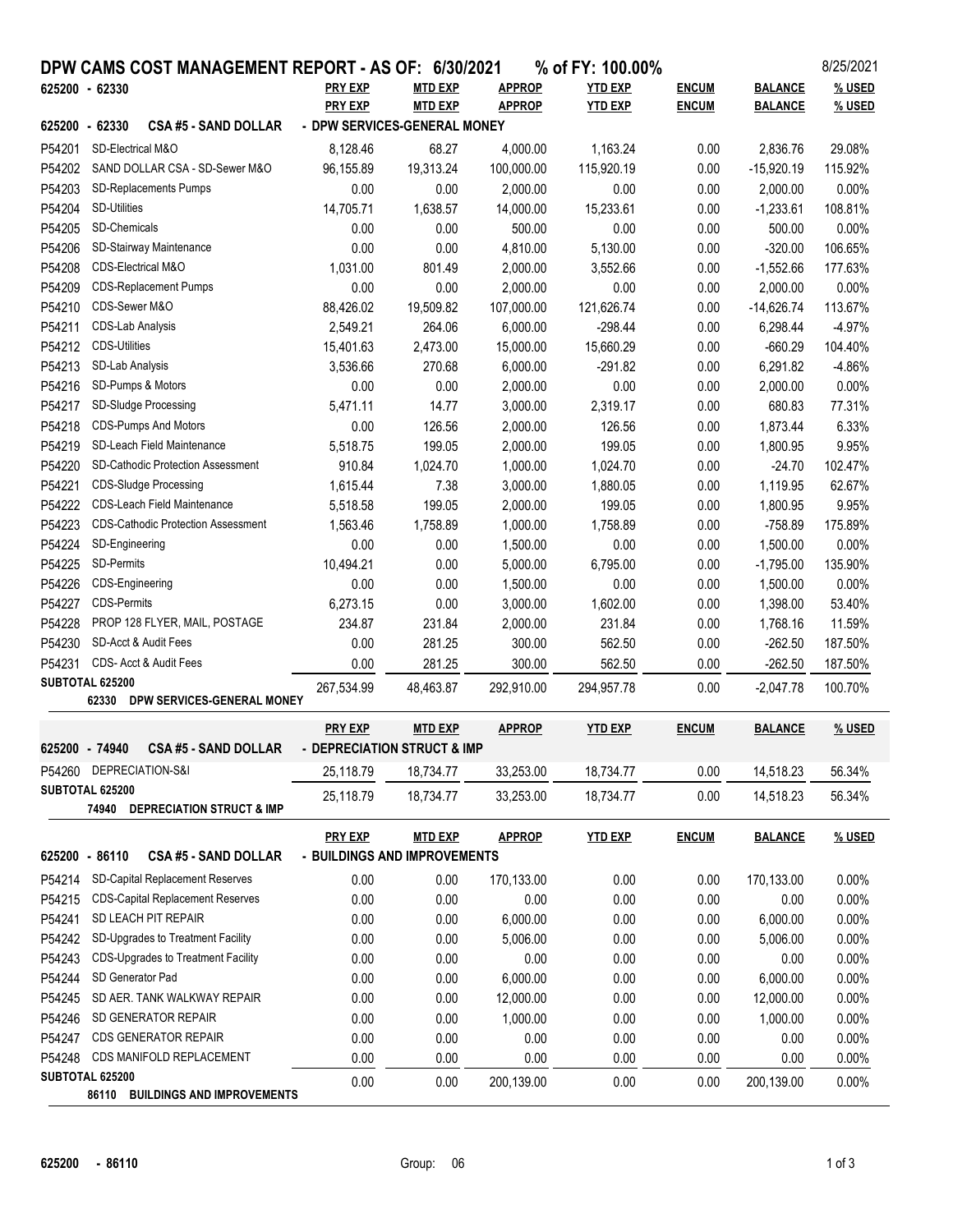| DPW CAMS COST MANAGEMENT REPORT - AS OF: 6/30/2021                       |                |                |               | % of FY: 100.00% |              |                | 8/25/2021 |  |  |
|--------------------------------------------------------------------------|----------------|----------------|---------------|------------------|--------------|----------------|-----------|--|--|
| 625200 - 86111                                                           | <b>PRY EXP</b> | <b>MTD EXP</b> | <b>APPROP</b> | <b>YTD EXP</b>   | <b>ENCUM</b> | <b>BALANCE</b> | % USED    |  |  |
|                                                                          | <b>PRY EXP</b> | <b>MTD EXP</b> | <b>APPROP</b> | <b>YTD EXP</b>   | <b>ENCUM</b> | <b>BALANCE</b> | % USED    |  |  |
| CSA #5 - SAND DOLLAR<br>- STRUCT AND IMPRVMNTS-ISF OFF<br>625200 - 86111 |                |                |               |                  |              |                |           |  |  |
| BLDG & IMPROV - ISF OFFSET<br>P54300                                     | 0.00           | 0.00           | $-200,139.00$ | 0.00             | 0.00         | $-200, 139.00$ | $0.00\%$  |  |  |
| SUBTOTAL 625200                                                          | 0.00           | 0.00           | $-200.139.00$ | 0.00             | 0.00         | $-200.139.00$  | 0.00%     |  |  |
| STRUCT AND IMPRVMNTS-ISF OFFS<br>86111                                   |                |                |               |                  |              |                |           |  |  |
| TOTAL 625200 CSA #5 - SAND DOLLAR                                        | 292,653.78     | 67.198.64      | 326.163.00    | 313,692.55       | 0.00         | 12.470.45      | 96.18%    |  |  |
| <b>GROUP TOTAL - 06</b>                                                  | 292.653.78     | 67.198.64      | 326.163.00    | 313,692.55       | 0.00         | 12.470.45      | 96.18%    |  |  |